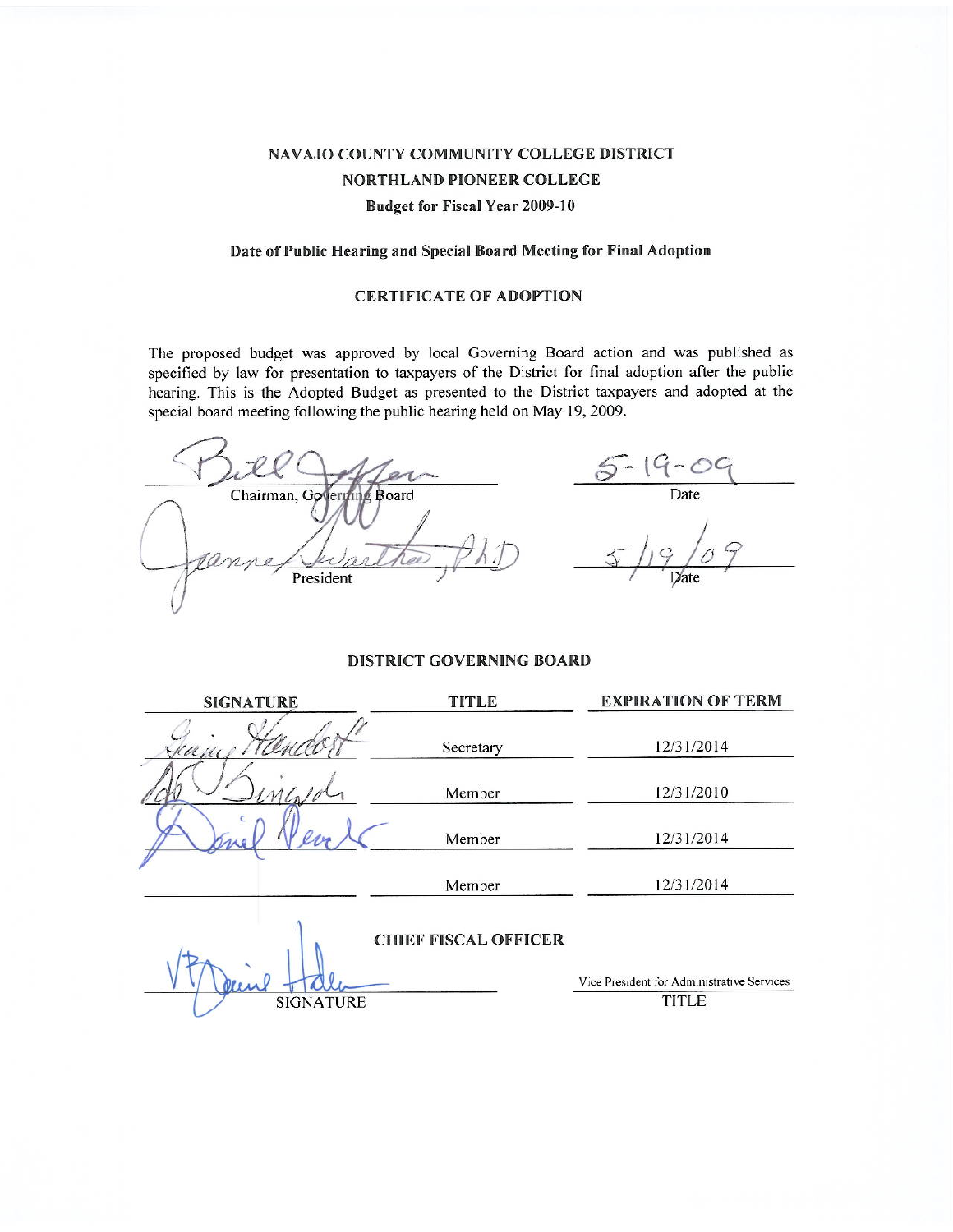**OFFICIAL BUDGET FORMS NAVAJO COUNTY COMMUNITY COLLEGE DISTRICT NORTHLAND PIONEER COLLEGE FISCAL YEAR 2009-10**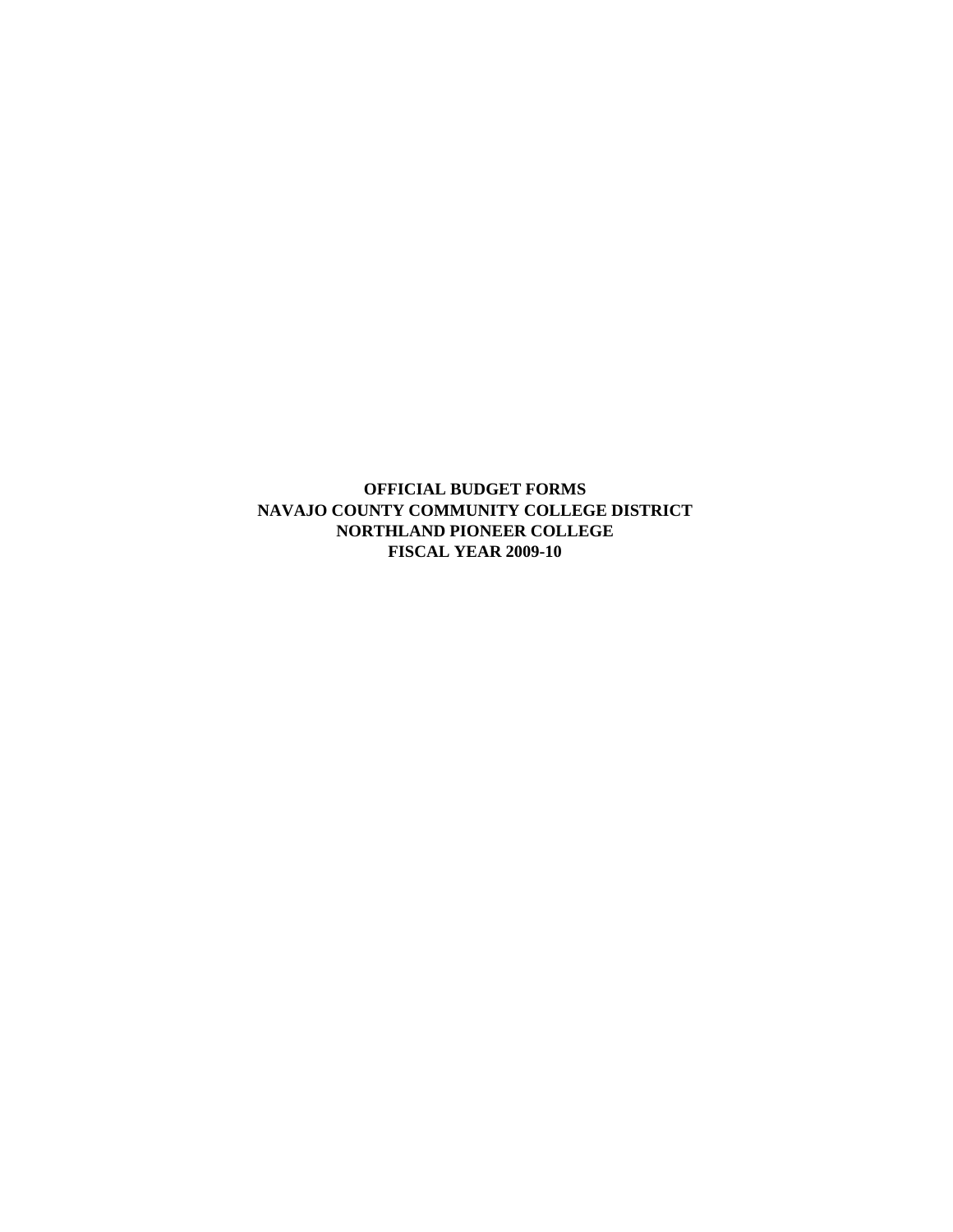#### **SUMMARY OF BUDGET DATA NAVAJO COUNTY COMMUNITY COLLEGE DISTRICT NORTHLAND PIONEER COLLEGE BUDGET FOR FISCAL YEAR 2009-10**

|      |                                                                                                                                                            |                          |     |                          |    | Increase/(Decrease)<br>From Budget 2008-09<br>To Budget 2009-10 |    |            |
|------|------------------------------------------------------------------------------------------------------------------------------------------------------------|--------------------------|-----|--------------------------|----|-----------------------------------------------------------------|----|------------|
|      |                                                                                                                                                            | <b>Budget</b><br>2008-09 |     | <b>Budget</b><br>2009-10 |    | <b>Amount</b>                                                   |    | $\%$       |
|      | <b>CURRENT GENERAL AND PLANT FUNDS</b>                                                                                                                     |                          |     |                          |    |                                                                 |    |            |
|      | A. Expenditures:                                                                                                                                           |                          |     |                          |    |                                                                 |    |            |
|      | <b>Current General Fund</b>                                                                                                                                | \$<br>24,896,370         |     | 24,391,483               | \$ | (504, 887)                                                      |    | $-2.0%$    |
|      | Unexpended Plant Fund                                                                                                                                      | 3,855,000                |     | 3,025,000                |    | (830,000)                                                       |    | $-21.5%$   |
|      | Retirement of Indebtedness Plant Fund                                                                                                                      | 1,903,871                |     |                          |    | (1,903,871)                                                     |    | $-100.0%$  |
|      | <b>TOTAL</b>                                                                                                                                               | \$<br>30,655,241         |     | \$27,416,483             | S  | (3,238,758)                                                     |    | $-10.6%$   |
|      | B. Expenditures Per FTSE:                                                                                                                                  |                          |     |                          |    |                                                                 |    |            |
|      | <b>Current General Fund</b>                                                                                                                                | \$<br>9,395 /FTSE        |     | 9,204 /FTSE              | \$ | (191) /FTSE                                                     |    | $-2.0%$    |
|      | Unexpended Plant Fund                                                                                                                                      | 1,455 / FTSE             | \$. | 1,142 / FTSE             | \$ | (313) /FTSE                                                     |    | $-21.5%$   |
| H.   | <b>EXPENDITURE LIMITATIONS</b>                                                                                                                             |                          |     |                          |    | <b>FISCAL YEAR 2008-09</b>                                      | \$ | 15,829,198 |
|      |                                                                                                                                                            |                          |     |                          |    | FISCAL YEAR 2009-10                                             | \$ | 16,823,427 |
| III. | AMOUNT RECEIVED FROM PRIMARY PROPERTY TAXES IN FISCAL YEAR 2008-09 IN EXCESS OF THE MAXIMUM<br>ALLOWABLE AMOUNT AS CALCULATED PURSUANT TO A.R.S. §42-17051 |                          |     |                          |    |                                                                 |    |            |
|      |                                                                                                                                                            |                          |     |                          |    |                                                                 | \$ |            |
| IV.  | MAXIMUM ALLOWABLE PRIMARY PROPERTY TAX LEVY FOR FISCAL YEAR 2009-10 PURSUANT TO                                                                            |                          |     |                          |    |                                                                 |    |            |
|      | A.R.S. §42-17051                                                                                                                                           |                          |     |                          |    |                                                                 | \$ | 11,344,683 |

V. SUMMARY OF PRIMARY AND SECONDARY PROPERTY TAX LEVIES AND RATES:

|                                            |                          |                          | Increase/(Decrease)<br>From Budget 2008-09<br><b>To Budget 2009-10</b> |           |
|--------------------------------------------|--------------------------|--------------------------|------------------------------------------------------------------------|-----------|
|                                            | <b>Budget</b><br>2008-09 | <b>Budget</b><br>2009-10 | <b>Amount</b>                                                          | $\%$      |
| A. Amount Levied:                          |                          |                          |                                                                        |           |
| Primary Tax Levy                           | \$<br>10,645,044         | S<br>11,344,683          | \$<br>699,639                                                          | 6.6%      |
| Secondary Tax Levy                         | 1,661,175                |                          | (1,661,175)                                                            | $-100.0%$ |
| TOTAL PROPERTY TAX LEVY                    | 12,306,219               | 11,344,683               | (961, 536)                                                             | $-7.8%$   |
| B. Rates Per \$100 Net Assessed Valuation: |                          |                          |                                                                        |           |
| Primary Tax Rate                           | \$<br>1.1719             | \$<br>1.1352             | \$<br>$-0.0367$                                                        | $-3.1%$   |
| Secondary Tax Rate                         | 0.1829                   |                          | $-0.1829$                                                              | $-100.0%$ |
| TOTAL PROPERTY TAX RATE                    | 1.3548                   | 1.1352                   | $-0.2196$                                                              | $-16.2%$  |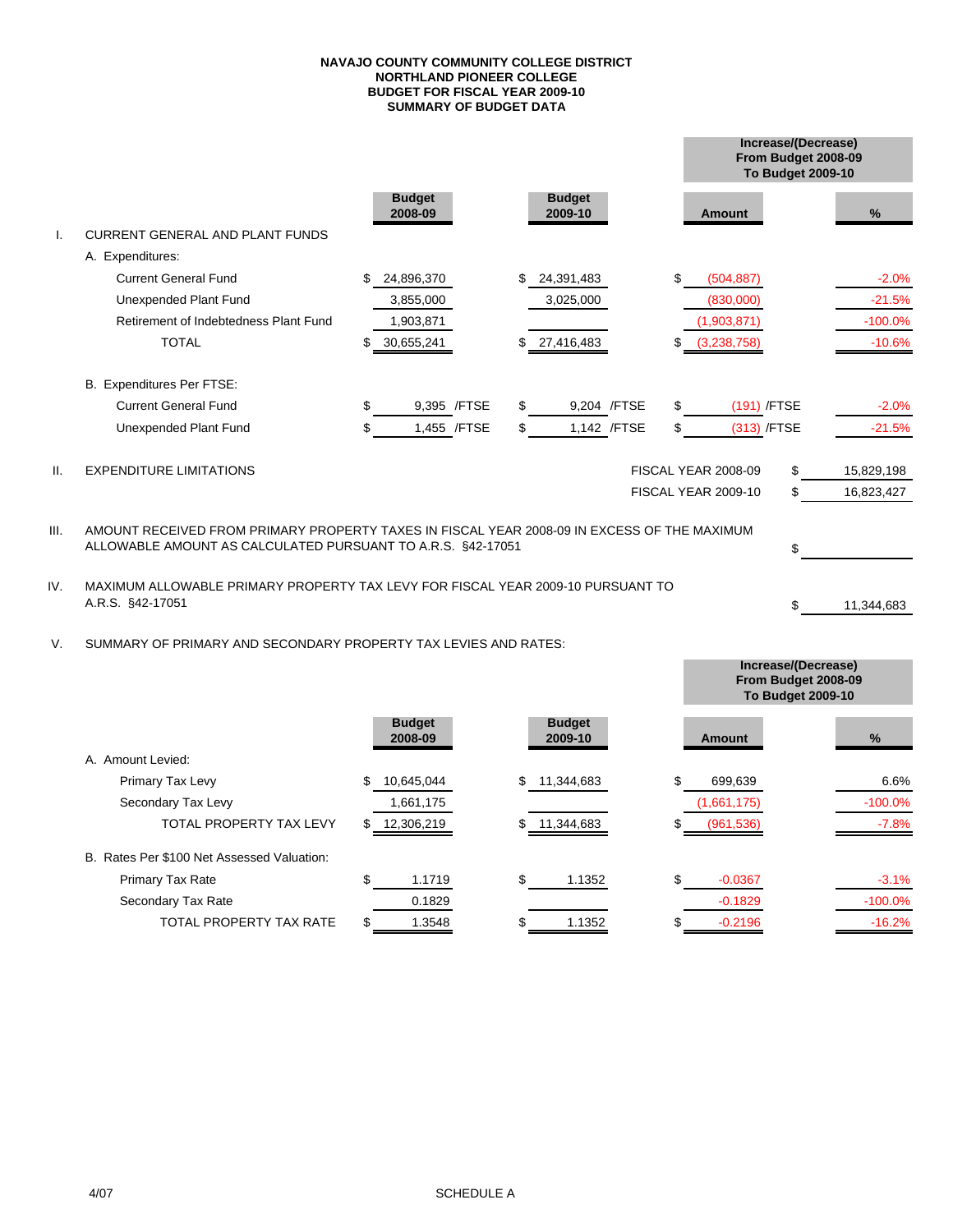#### **NAVAJO COUNTY COMMUNITY COLLEGE DISTRICTNORTHLAND PIONEER COLLEGE BUDGET FOR FISCAL YEAR 2009-10 CURRENT GENERAL FUND - REVENUES AND OTHER ADDITIONS**

**Increase/(Decrease) From Budget 2008-09**

|                                                |    |                                              |    |                          |                          | To Budget 2009-10 |          |
|------------------------------------------------|----|----------------------------------------------|----|--------------------------|--------------------------|-------------------|----------|
| <b>REVENUES AND OTHER ADDITIONS BY SOURCE</b>  |    | <b>Estimated</b><br><b>Actual</b><br>2008-09 |    | <b>Budget</b><br>2008-09 | <b>Budget</b><br>2009-10 | <b>Amount</b>     | %        |
| <b>PROPERTY TAXES</b>                          |    |                                              |    |                          |                          |                   |          |
| Primary Tax Levy                               | S  | 10,645,044                                   | \$ | 10,645,044               | \$<br>11,344,683         | 699,639           | 6.6%     |
| Secondary Tax Levy - Override                  |    |                                              |    |                          |                          |                   |          |
| Subtotal                                       |    | 10,645,044                                   | S  | 10,645,044               | 11,344,683               | 699,639           | 6.6%     |
| <b>STATE APPROPRIATIONS</b>                    |    |                                              |    |                          |                          |                   |          |
| Maintenance Support                            |    | 3,921,400                                    |    | 4,412,300                | 4,250,300                | (162,000)         | $-3.7%$  |
| <b>Equalization Aid</b>                        |    | 5,386,500                                    |    | 5,421,722                | 5,386,500                | (35, 222)         | $-0.6%$  |
| Subtotal                                       |    | 9,307,900                                    |    | 9,834,022                | 9,636,800                | (197, 222)        | $-2.0%$  |
| GIFTS, GRANTS, AND CONTRACTS                   |    |                                              |    |                          |                          |                   |          |
| <b>Government Grants and Contracts</b>         |    | 859,000                                      |    | 650,000                  | 750,000                  | 100,000           | 15.4%    |
| <b>Indirect Costs Recovered</b>                |    |                                              |    |                          |                          |                   |          |
| Private Gifts, Grants, and Contracts           |    |                                              |    |                          |                          |                   |          |
| Subtotal                                       |    | 859,000                                      |    | 650,000                  | 750,000                  | 100,000           | 15.4%    |
| TUITION, REGISTRATION, AND STUDENT FEES        |    |                                              |    |                          |                          |                   |          |
| <b>General Tuition</b>                         |    | 2,430,000                                    |    | 2,730,000                | 2,930,000                | 200,000           | 7.3%     |
| <b>Out-of-District Tuition</b>                 |    | 674,000                                      |    | 600,000                  | 600,000                  |                   |          |
| Out-of-State Tuition                           |    | 141,000                                      |    | 120,000                  | 120,000                  |                   |          |
| <b>Student Fees</b>                            |    | 360,000                                      |    | 350,000                  | 685,000                  | 335,000           | 95.7%    |
| Tuition and Fee Remissions or Waivers          |    |                                              |    |                          |                          |                   |          |
| Subtotal                                       |    | 3,605,000                                    |    | 3,800,000                | 4,335,000                | 535,000           | 14.1%    |
| <b>OTHER SOURCES</b>                           |    |                                              |    |                          |                          |                   |          |
| Investment Income                              |    | 240,000                                      |    | 250,000                  | 175,000                  | (75,000)          | $-30.0%$ |
| Other                                          |    | 562.000                                      |    | 650.000                  | 100.000                  | (550,000)         | $-84.6%$ |
| Subtotal                                       |    | 802,000                                      |    | 900,000                  | 275,000                  | (625,000)         | $-69.4%$ |
| <b>Total Revenues and Other Additions</b>      |    | 25,218,944                                   | \$ | 25.829.066               | 26,341,483               | 512,417           | 2.0%     |
| UNRESTRICTED GENERAL FUND BALANCE              |    |                                              |    |                          |                          |                   |          |
| AT JULY 1, APPLIED TO BUDGET                   | S  | 1,000,000                                    | \$ | 1,000,000                | \$<br>1,000,000          | \$                |          |
| <b>TRANSFERS IN/(OUT)</b>                      |    |                                              |    |                          |                          |                   |          |
| Transfer Out - Primary Tax Levy                |    |                                              |    |                          |                          |                   |          |
| - Unexpended Plant Fund                        |    | (1,500,000)                                  |    | (1,500,000)              | (2,250,000)              | (750,000)         | 50.0%    |
| Retirement of Indebtedness/Auxililary/Current  |    | (632.696)                                    |    | (432.696)                | (700.000)                | (267.304)         | 61.8%    |
|                                                |    |                                              |    |                          |                          |                   | $-2.0%$  |
| <b>TOTAL AMOUNT AVAILABLE FOR EXPENDITURES</b> | \$ | 24,086,248                                   | \$ | 24,896,370               | \$<br>24,391,483         | \$<br>(504, 887)  |          |

## SCHEDULE B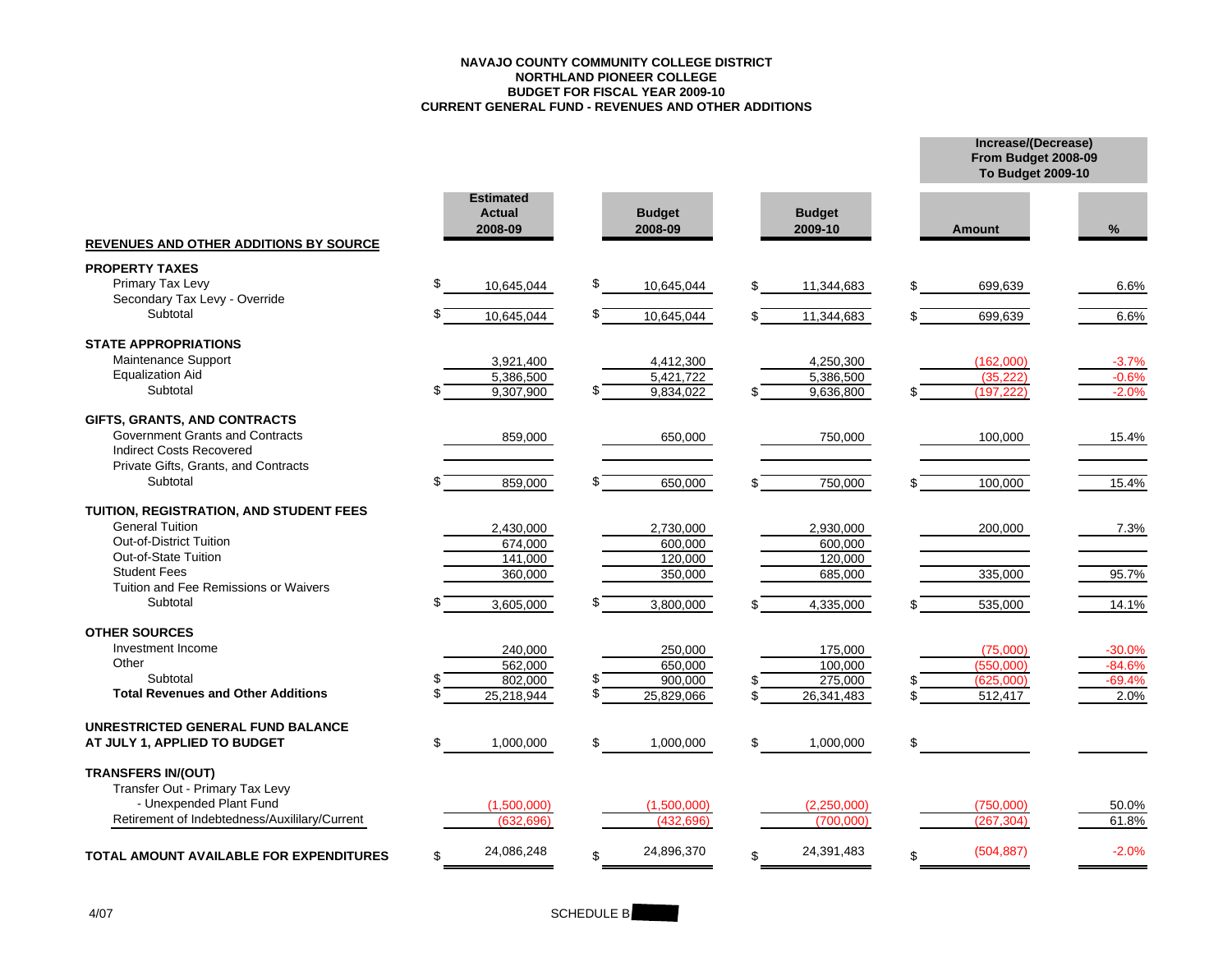#### **NAVAJO COUNTY COMMUNITY COLLEGE DISTRICTNORTHLAND PIONEER COLLEGE BUDGET FOR FISCAL YEAR 2009-10 PLANT FUNDS - REVENUES AND OTHER ADDITIONS**

**Increase/(Decrease)**

**To Budget 2009-10**

**From Budget 2008-09**

|                                                                                                                                                                        | <b>Estimated</b><br><b>Actual</b><br>2008-09 |     | <b>Budget</b><br>2008-09 | <b>Budget</b><br>2009-10 | <b>Amount</b>              | %                     |
|------------------------------------------------------------------------------------------------------------------------------------------------------------------------|----------------------------------------------|-----|--------------------------|--------------------------|----------------------------|-----------------------|
| <b>REVENUES AND OTHER ADDITIONS BY SOURCE</b>                                                                                                                          |                                              |     |                          |                          |                            |                       |
| <b>UNEXPENDED PLANT FUND</b><br>State Appropriations: Capital Support (_____ FTSE @ \$<br>each)<br>Investment Income                                                   | \$<br>25,000                                 |     | 484,050<br>125,000       | 25,000                   | (484, 050)<br>(100,000)    | $-100.0%$<br>$-80.0%$ |
| Proceeds from Sale of Bonds<br><b>Other Revenues and Additions</b><br><b>Total Revenues and Other Additions</b>                                                        | 500,000<br>525,000                           |     | 1,000,000<br>1,609,050   | 25,000                   | (1,000,000)<br>(1,584,050) | $-100.0%$<br>$-98.4%$ |
| RESTRICTED FUND BALANCE AT JULY 1                                                                                                                                      | 1,750,000                                    |     | 1,750,000                | 1,750,000                |                            |                       |
| TRANSFERS IN/(OUT)<br>Transfer In - Primary Tax Levy - Current General Fund                                                                                            | 1,500,000                                    |     | 1,500,000                | 2,250,000                | 750,000                    | 50.0%                 |
| Less: Amounts accumulated for future capital acquisitions                                                                                                              | (1,004,050)                                  |     | (1,004,050)              | (1,000,000)              | 4,050                      | $-0.4%$               |
| <b>TOTAL AMOUNT AVAILABLE FOR EXPENDITURES -</b><br><b>UNEXPENDED PLANT FUND</b>                                                                                       | \$<br>2,770,950                              | \$  | 3,855,000                | \$<br>3,025,000          | \$<br>(830,000)            | $-21.5%$              |
| <b>RETIREMENT OF INDEBTEDNESS PLANT FUND</b><br>Sources for payment of principal and interest<br>on general obligation bonds<br>Secondary Tax Levy<br>Other (Identify) | 1,661,175                                    |     | 1,661,175                |                          | (1,661,175)                | $-100.0\%$            |
| <b>Total Revenues and Other Additions</b>                                                                                                                              | 1,661,175                                    | \$. | 1,661,175                |                          | \$<br>(1,661,175)          | $-100.0%$             |
| FUND BALANCE AT JULY 1 RESTRICTED FOR RETIREMENT<br>OF GENERAL OBLIGATION BONDS                                                                                        |                                              |     |                          |                          |                            |                       |
| TRANSFERS IN/(OUT)                                                                                                                                                     |                                              |     |                          |                          |                            |                       |
| Less: Amounts restricted for future debt service requirements                                                                                                          |                                              |     |                          |                          |                            |                       |
| TOTAL AMOUNT AVAILABLE FOR RETIREMENT<br>OF GENERAL OBLIGATION BONDS                                                                                                   | \$<br>1,661,175                              | \$  | 1,661,175                | \$                       | \$<br>(1,661,175)          | $-100.0%$             |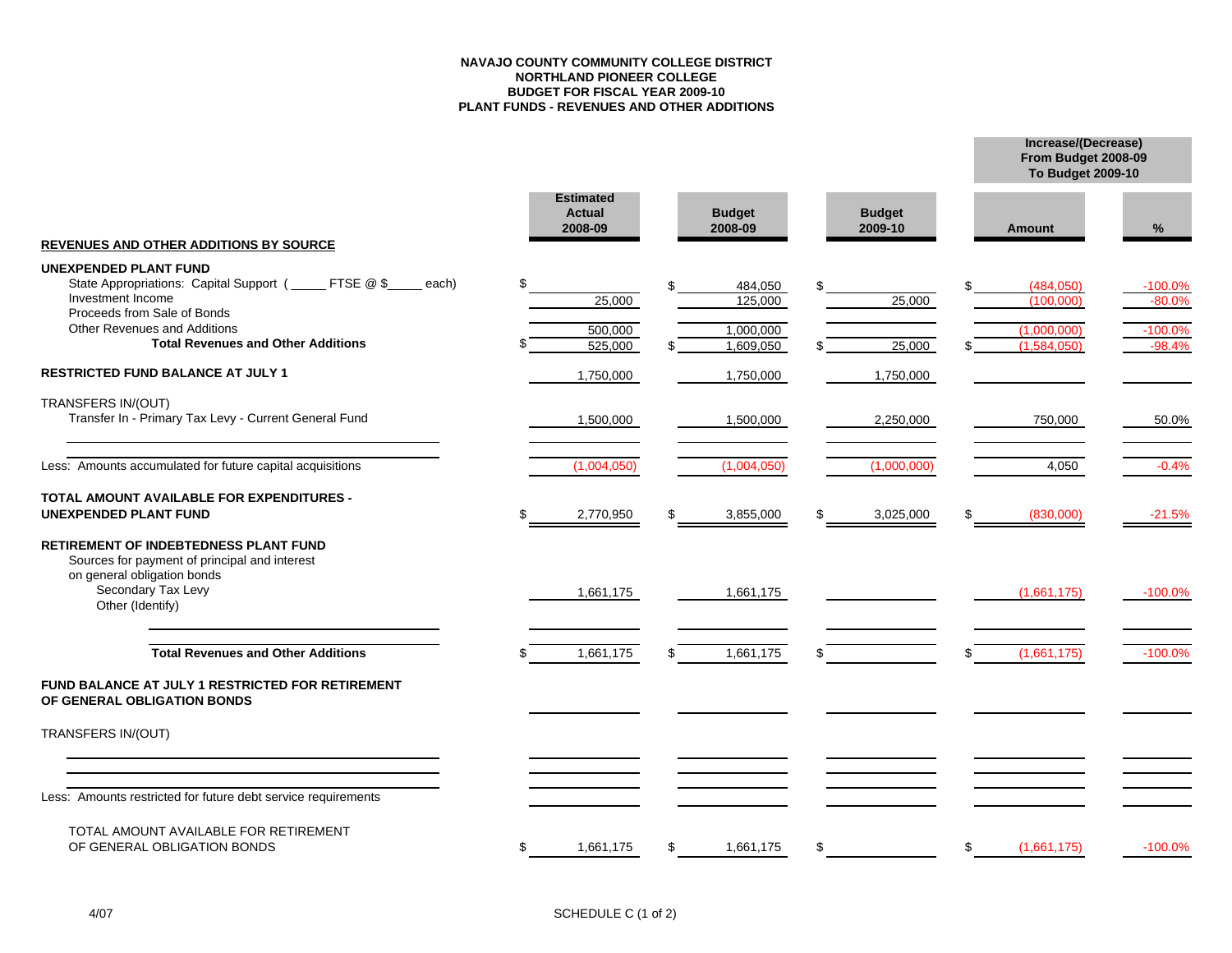#### **NAVAJO COUNTY COMMUNITY COLLEGE DISTRICTNORTHLAND PIONEER COLLEGE BUDGET FOR FISCAL YEAR 2009-10 PLANT FUNDS - REVENUES AND OTHER ADDITIONS**

**Increase/(Decrease)**

**From Budget 2008-09**

|                                                                                                                   |     |                                              |                          |                          |     | To Budget 2009-10 |            |  |
|-------------------------------------------------------------------------------------------------------------------|-----|----------------------------------------------|--------------------------|--------------------------|-----|-------------------|------------|--|
| Sources for payment of principal and interest on revenue bonds (Identify)                                         |     | <b>Estimated</b><br><b>Actual</b><br>2008-09 | <b>Budget</b><br>2008-09 | <b>Budget</b><br>2009-10 |     | <b>Amount</b>     | %          |  |
| <b>Total Revenues and Other Additions</b>                                                                         |     |                                              |                          | \$                       |     |                   |            |  |
| FUND BALANCE AT JULY 1 RESTRICTED<br>FOR RETIREMENT OF REVENUE BONDS                                              |     |                                              |                          |                          |     |                   |            |  |
| TRANSFERS IN/(OUT)<br><b>Current General Fund</b><br><u> 1989 - Johann John Stone, markin fizik eta idazlea (</u> |     | 242,696                                      | 242,696                  |                          |     | (242, 696)        | $-100.0\%$ |  |
| Less: Amounts restricted for future debt service requirements                                                     |     |                                              |                          |                          |     |                   |            |  |
| TOTAL AMOUNT AVAILABLE FOR RETIREMENT<br>OF REVENUE BONDS                                                         | \$  | 242,696                                      | 242,696                  | \$                       | \$. | (242, 696)        | $-100.0%$  |  |
| Sources for payment of principal and interest on other long-term debt (Identify)                                  |     |                                              |                          |                          |     |                   |            |  |
| <b>Total Revenues and Other Additions</b>                                                                         |     |                                              |                          | \$.                      |     |                   |            |  |
| FUND BALANCE AT JULY 1 RESTRICTED<br>FOR RETIREMENT OF OTHER LONG-TERM DEBT                                       |     |                                              |                          |                          |     |                   |            |  |
| TRANSFERS IN/(OUT)                                                                                                |     |                                              |                          |                          |     |                   |            |  |
| Less: Amounts restricted for future debt service requirements                                                     |     |                                              |                          |                          |     |                   |            |  |
| TOTAL AMOUNT AVAILABLE FOR RETIREMENT<br>OF OTHER LONG-TERM DEBT                                                  | \$. |                                              | \$                       | \$                       | \$  |                   |            |  |
| TOTAL AMOUNT AVAILABLE FOR EXPENDITURES-<br>RETIREMENT OF INDEBTEDNESS PLANT FUND                                 | \$  | 1,903,871                                    | \$<br>1,903,871          | \$                       | \$  | (1,903,871)       | $-100.0%$  |  |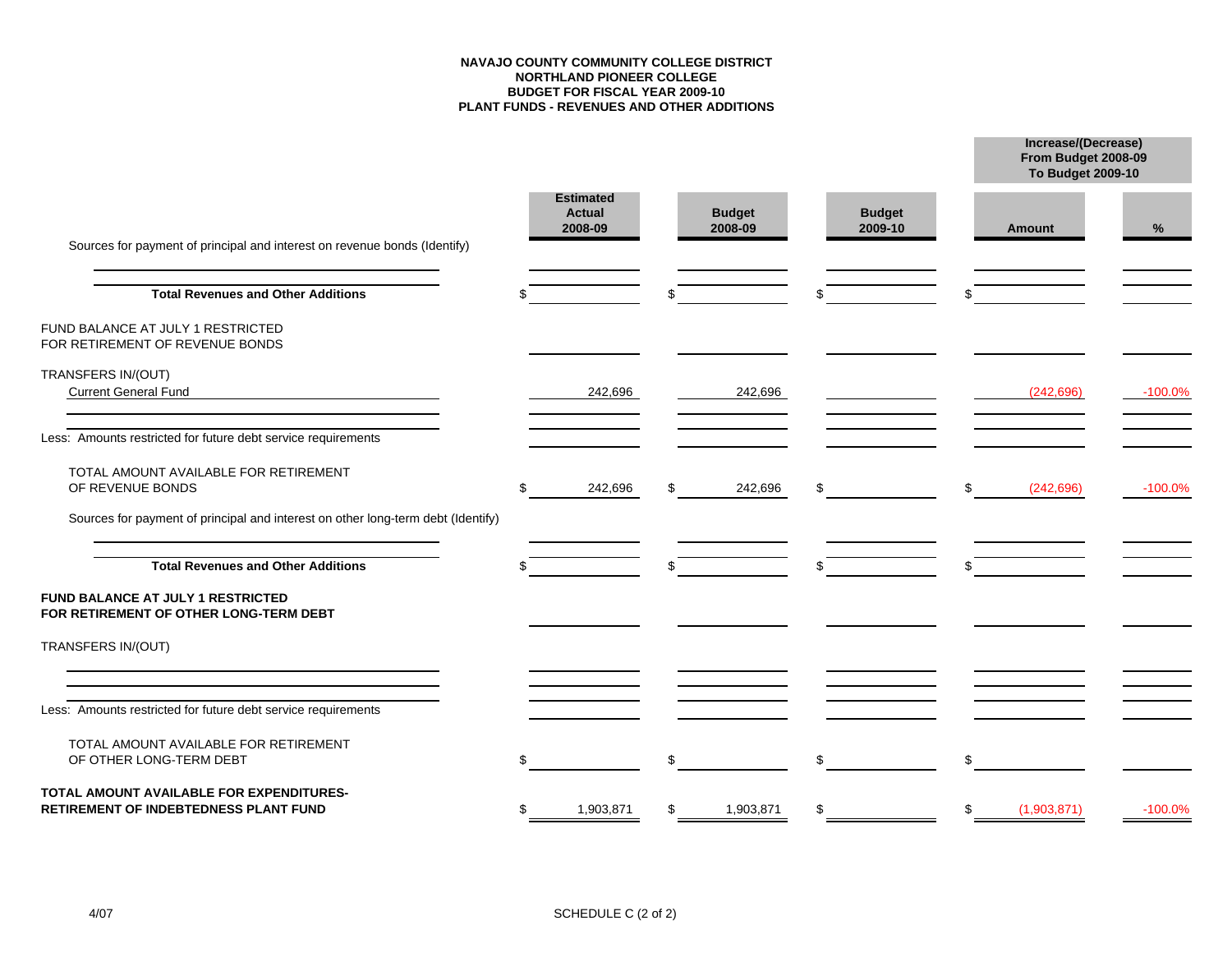#### **NAVAJO COUNTY COMMUNITY COLLEGE DISTRICTNORTHLAND PIONEER COLLEGE BUDGET FOR FISCAL YEAR 2009-10 CURRENT GENERAL FUND AND PLANT FUNDS - EXPENDITURES AND OTHER DEDUCTIONS**

**Increase/(Decrease) From Budget 2008-09**

|                                                                       |     |                                       |    |                          |     |                          |     | To Budget 2009-10      |                    |
|-----------------------------------------------------------------------|-----|---------------------------------------|----|--------------------------|-----|--------------------------|-----|------------------------|--------------------|
| <b>CURRENT GENERAL FUND</b>                                           |     | <b>Estimated</b><br>Actual<br>2008-09 |    | <b>Budget</b><br>2008-09 |     | <b>Budget</b><br>2009-10 |     | <b>Amount</b>          | %                  |
| Instruction                                                           |     |                                       |    |                          |     |                          |     |                        |                    |
| <b>Public Service</b>                                                 |     | 9,660,000                             |    | 9,991,750                |     | 9,935,000                |     | (56, 750)              | $-0.6%$            |
| Academic Support                                                      |     |                                       |    |                          |     |                          |     |                        |                    |
| <b>Student Services</b>                                               |     | 820,000                               |    | 981,950                  |     | 950,000                  |     | (31,950)               | $-3.3%$            |
| Institutional Support (Administration)                                |     | 1,530,000                             |    | 1,774,750                |     | 1,702,000                |     | (72, 750)              | $-4.1%$            |
| Operation and Maintenance of Plant                                    |     | 9,110,000<br>2,230,000                |    | 7,723,300<br>2,448,850   |     | 7,538,000<br>2,357,000   |     | (185, 300)<br>(91.850) | $-2.4%$<br>$-3.8%$ |
| Scholarships                                                          |     | 420,000                               |    | 300,000                  |     | 332,000                  |     | 32,000                 | 10.7%              |
| Contingency                                                           |     |                                       |    | 1,675,770                |     |                          |     |                        |                    |
|                                                                       |     | 316,248                               |    |                          |     | 1,577,483                |     | (98, 287)              | $-5.9%$            |
| TOTAL EXPENDITURES AND OTHER DEDUCTIONS                               |     |                                       |    |                          |     |                          |     |                        |                    |
| OF CURRENT GENERAL FUND                                               | \$. | 24,086,248                            | ደ  | 24,896,370               | \$. | 24,391,483               | \$. | (504, 887)             | $-2.0%$            |
|                                                                       |     |                                       |    |                          |     |                          |     |                        |                    |
| <b>PLANT FUNDS:</b>                                                   |     |                                       |    |                          |     |                          |     |                        |                    |
| <b>UNEXPENDED PLANT FUND</b>                                          |     |                                       |    |                          |     |                          |     |                        |                    |
| Land                                                                  |     |                                       |    |                          |     |                          |     |                        |                    |
| <b>Buildings</b>                                                      |     | 650,000                               |    | 750,000                  |     | 700,000                  |     | (50,000)               | $-6.7%$            |
| Improvements Other Than Buildings                                     |     | 600.000                               |    | 700.000                  |     | 600.000                  |     | (100.000)              | $-14.3%$           |
| Equipment                                                             |     | 650,000                               |    | 1,250,000                |     | 850,000                  |     | (400,000)              | $-32.0%$           |
| <b>Library Books</b>                                                  |     | 55,000                                |    | 55,000                   |     | 25,000                   |     | (30,000)               | $-54.5%$           |
| Museum and Art Collections                                            |     |                                       |    |                          |     |                          |     |                        |                    |
| <b>Construction in Progress</b>                                       |     | 400,000                               |    | 500,000                  |     | 250,000                  |     | (250,000)              | $-50.0%$           |
| Contingency                                                           |     |                                       |    |                          |     |                          |     |                        |                    |
| Retirement of Indebtedness - Capital Leases and Installment Purchases |     | 415,950                               |    | 600,000                  |     | 600,000                  |     |                        |                    |
| Interest on Indebtedness - Capital Leases and Installment Purchases   |     |                                       |    |                          |     |                          |     |                        |                    |
| <b>TOTAL EXPENDITURES AND OTHER DEDUCTIONS</b>                        |     |                                       |    |                          |     |                          |     |                        |                    |
| OF UNEXPENDED PLANT FUND                                              | \$  | 2,770,950                             | \$ | 3,855,000                | \$  | 3,025,000                | \$  | (830,000)              | $-21.5%$           |
|                                                                       |     |                                       |    |                          |     |                          |     |                        |                    |
| <b>RETIREMENT OF INDEBTEDNESS PLANT FUND</b>                          |     |                                       |    |                          |     |                          |     |                        |                    |
| Retirement of Indebtedness - General Obligation Bonds                 |     | 1,605,000                             |    | 1,605,000                |     |                          |     | (1,605,000)            | $-100.0\%$         |
| Interest on Indebtedness - General Obligation Bonds                   |     | 56,175                                |    | 56,175                   |     |                          |     | (56, 175)              | $-100.0%$          |
| Retirement of Indebtedness - Revenue Bonds                            |     |                                       |    |                          |     |                          |     |                        |                    |
| Interest on Indebtedness - Revenue Bonds                              |     |                                       |    |                          |     |                          |     |                        |                    |
| Retirement of Indebtedness - Other Long-Term Debt                     |     | 235,000                               |    | 235,000                  |     |                          |     | (235.000)              | $-100.0%$          |
| Interest on Indebtedness - Other Long-Term Debt                       |     | 7,696                                 |    | 7,696                    |     |                          |     | (7.696)                | $-100.0%$          |
| Other-Property Tax Judgement                                          |     |                                       |    |                          |     |                          |     |                        |                    |
|                                                                       |     |                                       |    |                          |     |                          |     |                        |                    |
| TOTAL EXPENDITURES AND OTHER DEDUCTIONS OF RETIREMENT                 |     |                                       |    |                          |     |                          |     |                        |                    |
| OF INDEBTEDNESS PLANT FUND                                            | \$. | 1,903,871                             | \$ | 1,903,871                |     |                          | \$  | (1,903,871)            | $-100.0%$          |
|                                                                       |     |                                       |    |                          |     |                          |     |                        |                    |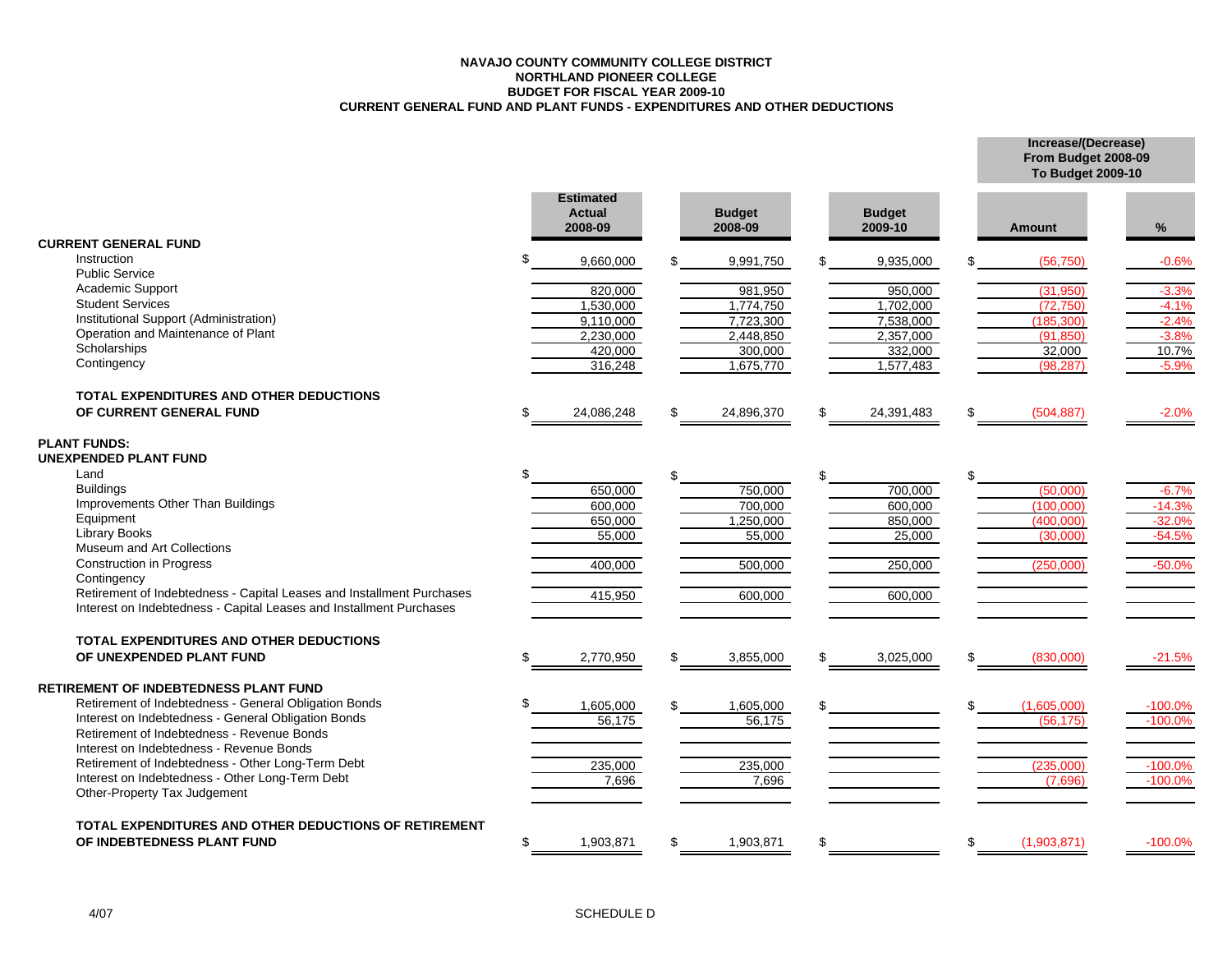#### **NAVAJO COUNTY COMMUNITY COLLEGE DISTRICTCURRENT AUXILIARY ENTERPRISES FUND - REVENUES AND OTHER ADDITIONS BUDGET FOR FISCAL YEAR 2009-10 NORTHLAND PIONEER COLLEGE**

**Increase/(Decrease) From Budget 2008-09**

|                                                                                                                                                                       |    |                                              |    |                          |     |                          |     | To Budget 2009-10    |                     |
|-----------------------------------------------------------------------------------------------------------------------------------------------------------------------|----|----------------------------------------------|----|--------------------------|-----|--------------------------|-----|----------------------|---------------------|
| <b>REVENUES AND OTHER ADDITIONS BY SOURCE</b>                                                                                                                         |    | <b>Estimated</b><br><b>Actual</b><br>2008-09 |    | <b>Budget</b><br>2008-09 |     | <b>Budget</b><br>2009-10 |     | Amount               | %                   |
| <b>TUITION AND STUDENT FEES</b><br><b>General Tuition</b><br>Out-of-District Tuition<br>Out-of-State Tuition<br><b>Student Fees</b>                                   | \$ |                                              | \$ |                          | \$  |                          | \$  |                      |                     |
| Tuition and Fee Remissions or Waivers<br>Subtotal                                                                                                                     |    |                                              |    |                          |     |                          |     |                      |                     |
| <b>SALES AND SERVICES</b><br><b>Bookstore Sales</b><br><b>Food Services Sales</b><br><b>Dormitory Rentals</b><br>Intercollegiate Athletics<br>Parking Fees or Permits |    | 1,150,000                                    |    | 1,250,000                |     | 1,000,000                |     | (250,000)            | $-20.0%$            |
| Other Sales and Services<br>Subtotal                                                                                                                                  |    | 152,000<br>1,302,000                         |    | 72,725<br>1,322,725      |     | 70,000<br>1,070,000      | \$. | (2,725)<br>(252.725) | $-3.7%$<br>$-19.1%$ |
| <b>OTHER REVENUES AND ADDITIONS</b><br>Investment Income<br>Other (Identify)                                                                                          |    |                                              |    |                          |     |                          |     |                      |                     |
| Subtotal                                                                                                                                                              | ደ  |                                              | ደ  |                          | \$. |                          | \$. |                      |                     |
| <b>Total Revenues and Other Additions</b>                                                                                                                             | \$ | 1,302,000                                    | \$ | 1,322,725                | \$  | 1,070,000                | \$  | (252, 725)           | $-19.1%$            |
| <b>UNRESTRICTED FUND BALANCE AT JULY 1</b>                                                                                                                            |    |                                              |    |                          |     |                          |     |                      |                     |
| <b>TRANSFERS IN/(OUT)</b><br><b>Current General Fund</b>                                                                                                              |    |                                              |    | 190,000                  |     | 300,000                  |     | 110,000              | 57.9%               |
| <b>TOTAL AMOUNT AVAILABLE FOR EXPENDITURES</b>                                                                                                                        | \$ | 1,302,000                                    | \$ | 1,512,725                | \$  | 1,370,000                | \$  | (142, 725)           | $-9.4%$             |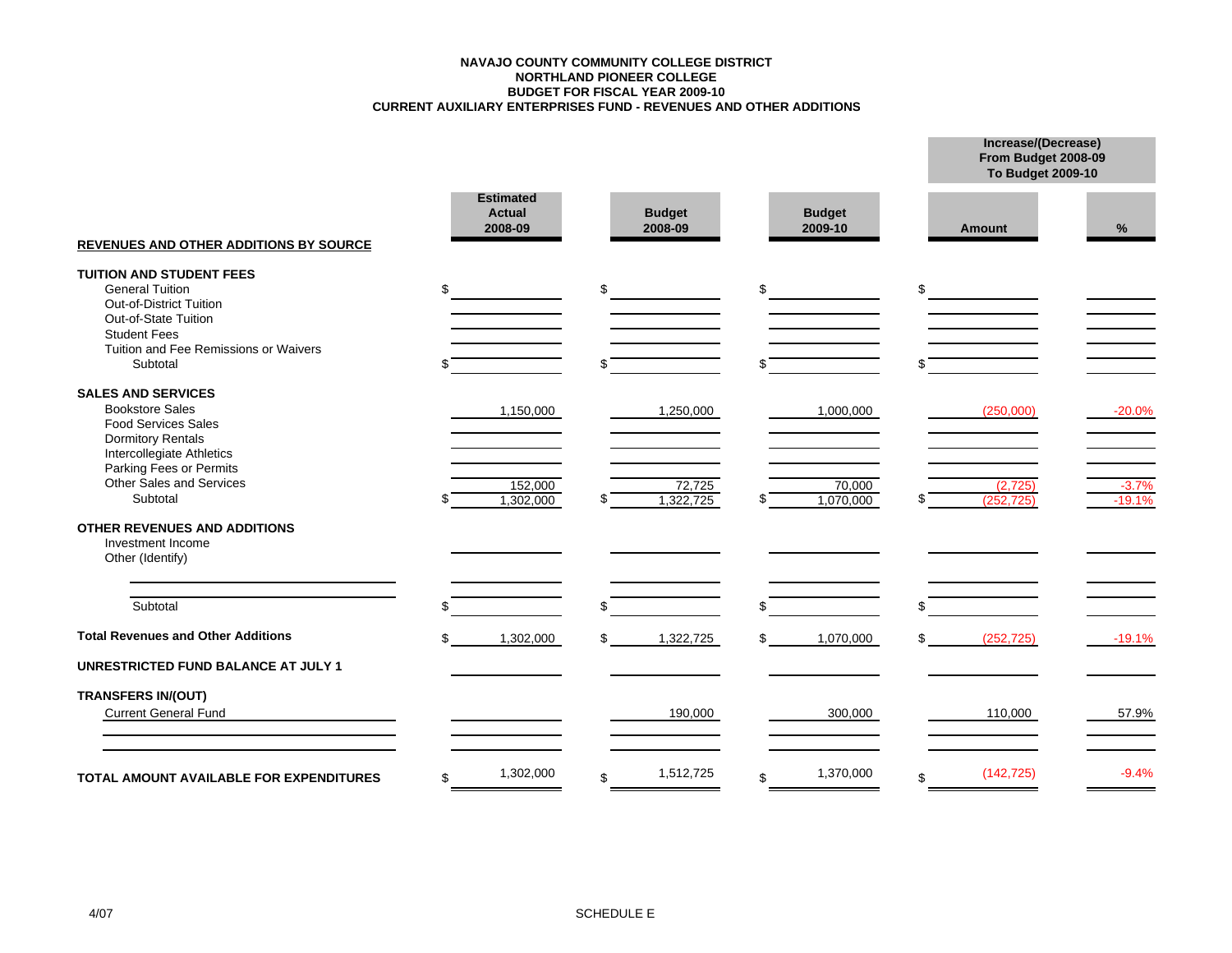#### **NAVAJO COUNTY COMMUNITY COLLEGE DISTRICTNORTHLAND PIONEER COLLEGE BUDGET FOR FISCAL YEAR 2009-10 CURRENT RESTRICTED FUND - REVENUES AND OTHER ADDITIONS**

**Increase/(Decrease)**

|                                                |                                              |                          |                          | From Budget 2008-09<br><b>To Budget 2009-10</b> |           |
|------------------------------------------------|----------------------------------------------|--------------------------|--------------------------|-------------------------------------------------|-----------|
|                                                | <b>Estimated</b><br><b>Actual</b><br>2008-09 | <b>Budget</b><br>2008-09 | <b>Budget</b><br>2009-10 | <b>Amount</b>                                   | %         |
| <b>REVENUES AND OTHER ADDITIONS BY SOURCE</b>  |                                              |                          |                          |                                                 |           |
| GIFTS, GRANTS, AND CONTRACTS                   |                                              |                          |                          |                                                 |           |
| <b>Federal Grants and Contracts</b>            | \$<br>3,300,000                              | \$<br>3,000,000          | \$<br>3,300,000          | \$<br>300,000                                   | 10.0%     |
| <b>State Grants and Contracts</b>              | 300,000                                      | 750,000                  | 800,000                  | 50,000                                          | 6.7%      |
| <b>Local Grants and Contracts</b>              |                                              | 25,000                   |                          | (25,000)                                        | $-100.0%$ |
| Private Gifts, Grants, and Contracts           | 500,000                                      | 700,000                  | 550,000                  | (150,000)                                       | $-21.4%$  |
| Subtotal                                       | 4,100,000<br>S                               | 4,475,000<br>\$          | 4,650,000<br>\$          | 175,000<br>\$                                   | 3.9%      |
| <b>OTHER REVENUES AND ADDITIONS</b>            |                                              |                          |                          |                                                 |           |
| Investment Income                              |                                              |                          |                          |                                                 |           |
| <b>State Shared Sales Tax</b>                  |                                              |                          |                          |                                                 |           |
| Other (Identify)                               |                                              |                          |                          |                                                 |           |
| Subtotal                                       | \$                                           | \$                       | \$                       | \$                                              |           |
| <b>Total Revenues and Other Additions</b>      | 4,100,000<br>S                               | \$<br>4,475,000          | \$<br>4,650,000          | \$<br>175,000                                   | 3.9%      |
| <b>RESTRICTED FUND BALANCE AT JULY 1</b>       |                                              |                          |                          |                                                 |           |
| <b>TRANSFERS IN/(OUT)</b>                      |                                              |                          |                          |                                                 |           |
| <b>General Fund</b>                            | 390,000                                      |                          | 400,000                  | 400,000                                         |           |
|                                                |                                              |                          |                          |                                                 |           |
| <b>TOTAL AMOUNT AVAILABLE FOR EXPENDITURES</b> | 4,490,000<br>\$                              | 4,475,000<br>\$          | 5,050,000<br>\$          | \$<br>575,000                                   | 12.8%     |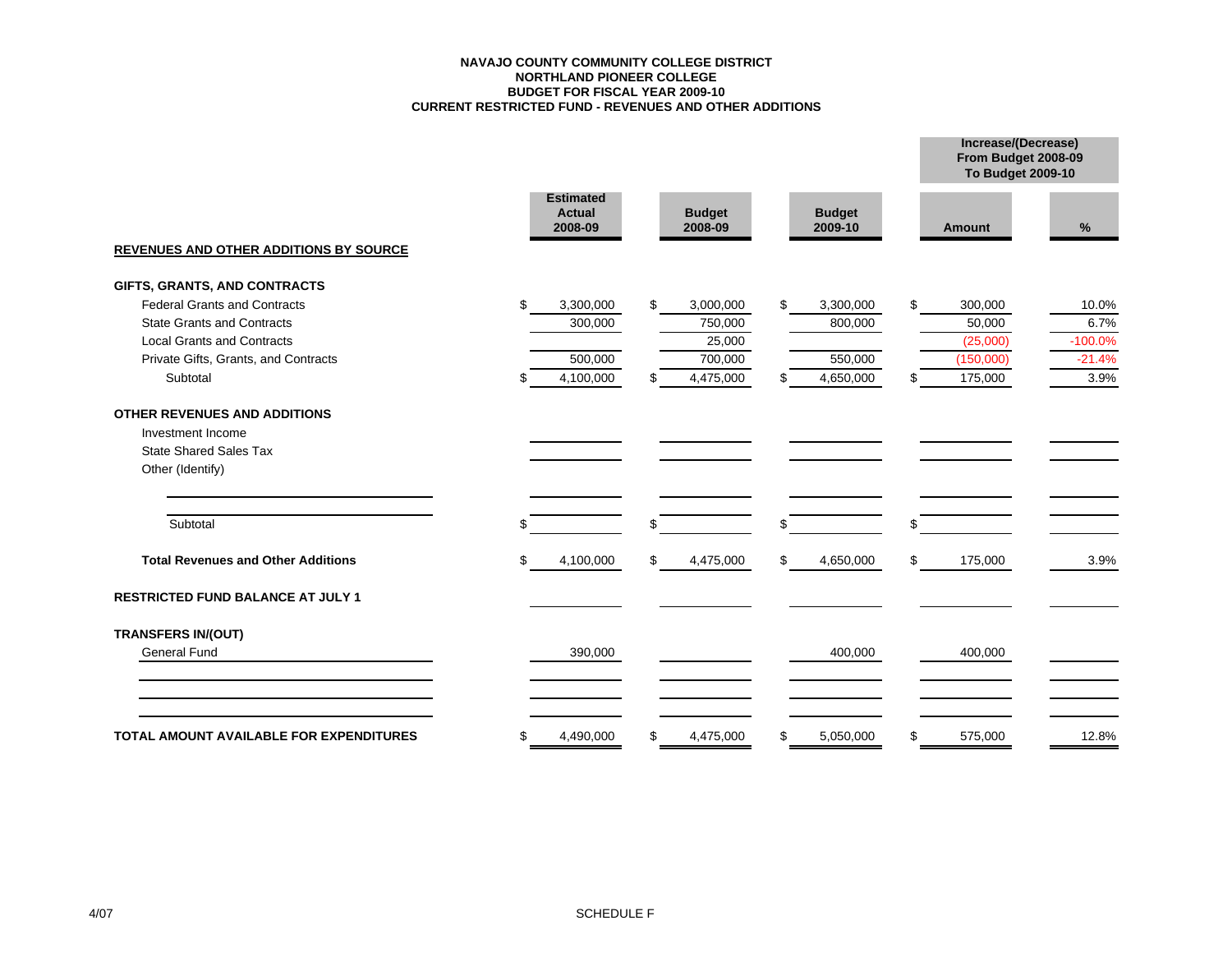#### **NAVAJO COUNTY COMMUNITY COLLEGE DISTRICTNORTHLAND PIONEER COLLEGE BUDGET FOR FISCAL YEAR 2009-10**

#### **CURRENT AUXILIARY ENTERPRISES AND CURRENT RESTRICTED FUNDS - EXPENDITURES AND OTHER DEDUCTIONS**

**Increase/(Decrease)**

|                                                                         |                                              |                          |                          |     | From Budget 2008-09<br>To Budget 2009-10 |          |
|-------------------------------------------------------------------------|----------------------------------------------|--------------------------|--------------------------|-----|------------------------------------------|----------|
|                                                                         | <b>Estimated</b><br><b>Actual</b><br>2008-09 | <b>Budget</b><br>2008-09 | <b>Budget</b><br>2009-10 |     | <b>Amount</b>                            | %        |
| <b>CURRENT AUXILIARY ENTERPRISES FUND</b>                               |                                              |                          |                          |     |                                          |          |
| <b>Bookstore</b>                                                        | 1,220,000                                    | 1,250,000                | \$<br>1,270,000          | \$  | 20,000                                   | 1.6%     |
| <b>Food Services</b>                                                    |                                              |                          |                          |     |                                          |          |
| Dormitories                                                             |                                              |                          |                          |     |                                          |          |
| Intercollegiate Athletics                                               |                                              |                          |                          |     |                                          |          |
| <b>Other Sales and Services</b>                                         | 82,000                                       | 262,725                  | 100,000                  |     | (162, 725)                               | $-61.9%$ |
| OF CURRENT AUXILIARY ENTERPRISES FUND<br><b>CURRENT RESTRICTED FUND</b> | 1,302,000                                    | \$<br>1,512,725          | \$<br>1,370,000          | \$  | (142, 725)                               | $-9.4%$  |
| Instruction                                                             | 450,000                                      | 720,000                  | 700,000                  | \$. | (20,000)                                 | $-2.8%$  |
| <b>Public Service</b>                                                   | 20,000                                       | 15,000                   | 20,000                   |     | 5,000                                    | 33.3%    |
| Academic Support                                                        |                                              |                          |                          |     |                                          |          |
| <b>Student Services</b>                                                 | 990,000                                      | 700,000                  | 1,000,000                |     | 300,000                                  | 42.9%    |
| Institutional Support (Administration)                                  | 30,000                                       | 40,000                   | 30,000                   |     | (10,000)                                 | $-25.0%$ |
| Operation and Maintenance of Plant                                      |                                              |                          |                          |     |                                          |          |
| Scholarships                                                            | 3,000,000                                    | 3,000,000                | 3,300,000                |     | 300,000                                  | 10.0%    |
| <b>TOTAL EXPENDITURES AND OTHER DEDUCTIONS</b>                          |                                              |                          |                          |     |                                          |          |
| OF CURRENT RESTRICTED FUND                                              | 4,490,000                                    | 4,475,000                | \$<br>5,050,000          | \$  | 575,000                                  | 12.8%    |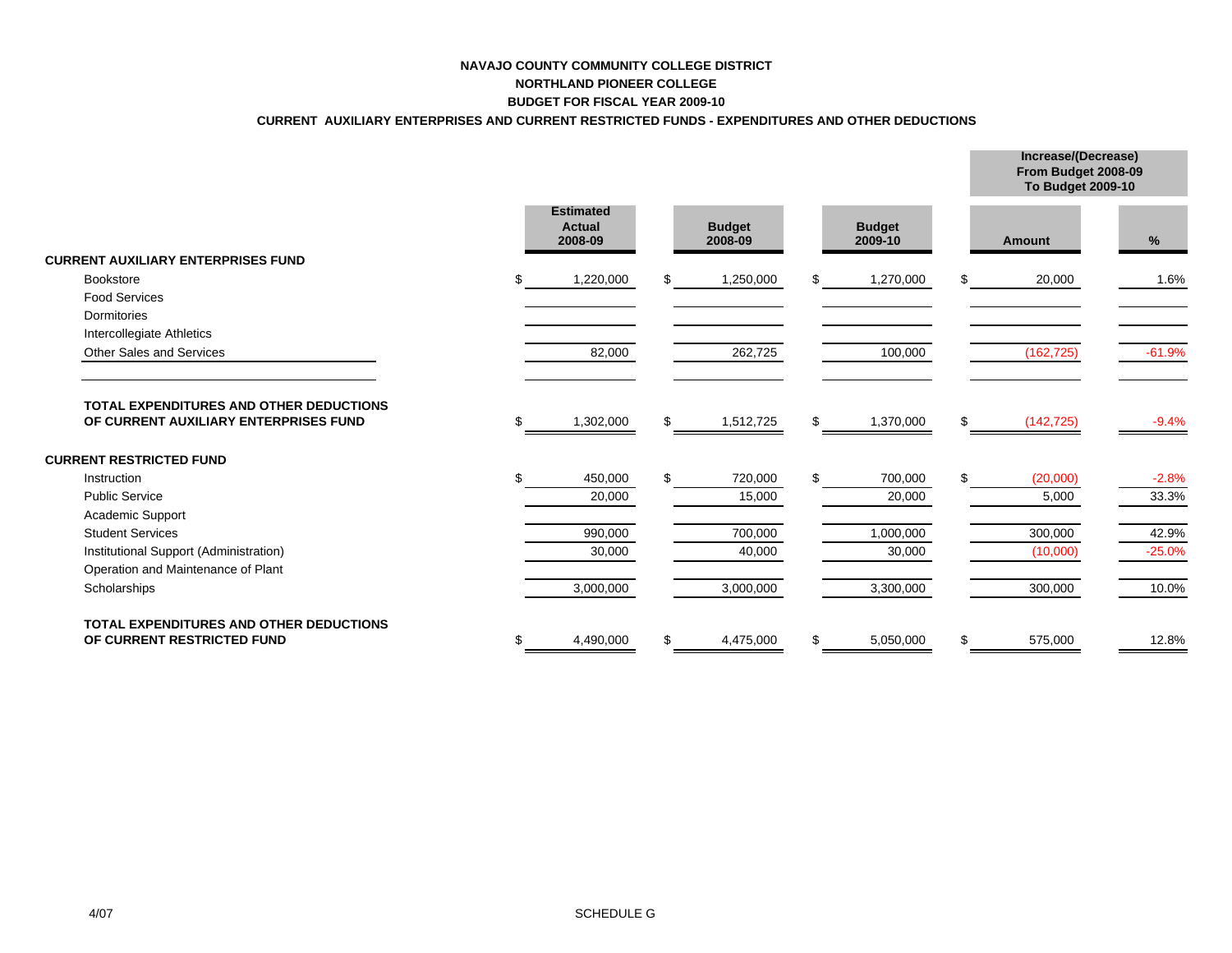# 2009 LEVY LIMIT WORKSHEET

# (Revised April 28, 2009)

# NAVAJO COUNTY NORTHLAND PIONEER COLLEGE

| <b>MAXIMUM LEVY</b>                                             | 2008          |
|-----------------------------------------------------------------|---------------|
| A.1. Maximum Allowable Primary Tax Levy                         | \$10,644,746  |
| A.2. A.1 multiplied by 1.02                                     | \$10,857,641  |
|                                                                 |               |
| <b>CURRENT YEAR NET ASSESSED VALUE</b>                          |               |
| <b>SUBJECT TO TAXATION IN PRIOR YEAR</b>                        | 2009          |
| <b>B.1. Centrally Assessed</b>                                  | \$210,076,149 |
| B.2. Locally Assessed Real Property                             | \$725,798,913 |
| B.3. Locally Assessed Personal Property                         | \$20,609,071  |
| B.4. Total Assessed Value (B.1 through B.3)                     | \$956,484,133 |
| B.5. B.4. divided by 100                                        | \$9,564,841   |
|                                                                 |               |
| <b>CURRENT YEAR NET ASSESSED VALUES</b>                         | 2009          |
| <b>C.1. Centrally Assessed</b>                                  | \$219,541,850 |
| C.2. Locally Assessed Real Property                             | \$758,613,629 |
| C.3. Locally Assessed Personal Property                         | \$20,609,071  |
| C.3a. Exemptions                                                |               |
| C.4. Total Assessed Value (C.1 through C.3a)                    | \$998,764,550 |
| C.5. C.4. divided by 100                                        | \$9,987,646   |
|                                                                 | 2009          |
| <b>LEVY LIMIT CALCULATION</b>                                   |               |
| <b>D.1. LINE A.2</b>                                            | \$10,857,641  |
| <b>D.2. LINE B.5</b>                                            | \$9,564,841   |
| D.3. D.1/D.2 (MAXIMUM ALLOWABLE TAX RATE)                       | 1.1352        |
| <b>D.4. LINE C.5</b>                                            | \$9,987,646   |
| D.5. D.3 multiplied by D.4 = MAXIMUM ALLOWABLE LEVY LIMIT       | \$11,337,976  |
| D.6. Excess Collections\Excess Levy                             |               |
| D.7. Amount in Excess of Expenditure Limit                      |               |
| D.8. ALLOWABLE LEVY LIMIT (D.5 - D.6 - D.7)                     | \$11,337,976  |
| Truth in Taxation Rate (prior year actual levy divided by B.5.) | 1.1128        |

 $\label{eq:3.1} \mathbb{E}[\mathbf{x}^{(1)}] = \mathbb{E}[\mathbf{x}^{(2)}] \mathbb{E}[\mathbf{x}^{(1)}] = \mathbb{E}[\mathbf{x}^{(1)}] = \mathbb{E}[\mathbf{x}^{(1)}]$  $\label{eq:4} \left\langle \left( \rho \right) \right\rangle ^{D} \rho \left( \left\langle \left( \rho \right) \right\rangle _{D} \right) \left\langle \left( \rho \right) \right\rangle _{D} \left( \left\langle \rho \right) \right\rangle$ 

 $\mathbf{J} = \mathbf{M} \mathbf{M} + \mathbf{M} \mathbf{M} \mathbf{M} + \mathbf{M} \mathbf{M} \mathbf{M} + \mathbf{M} \mathbf{M} \mathbf{M}$